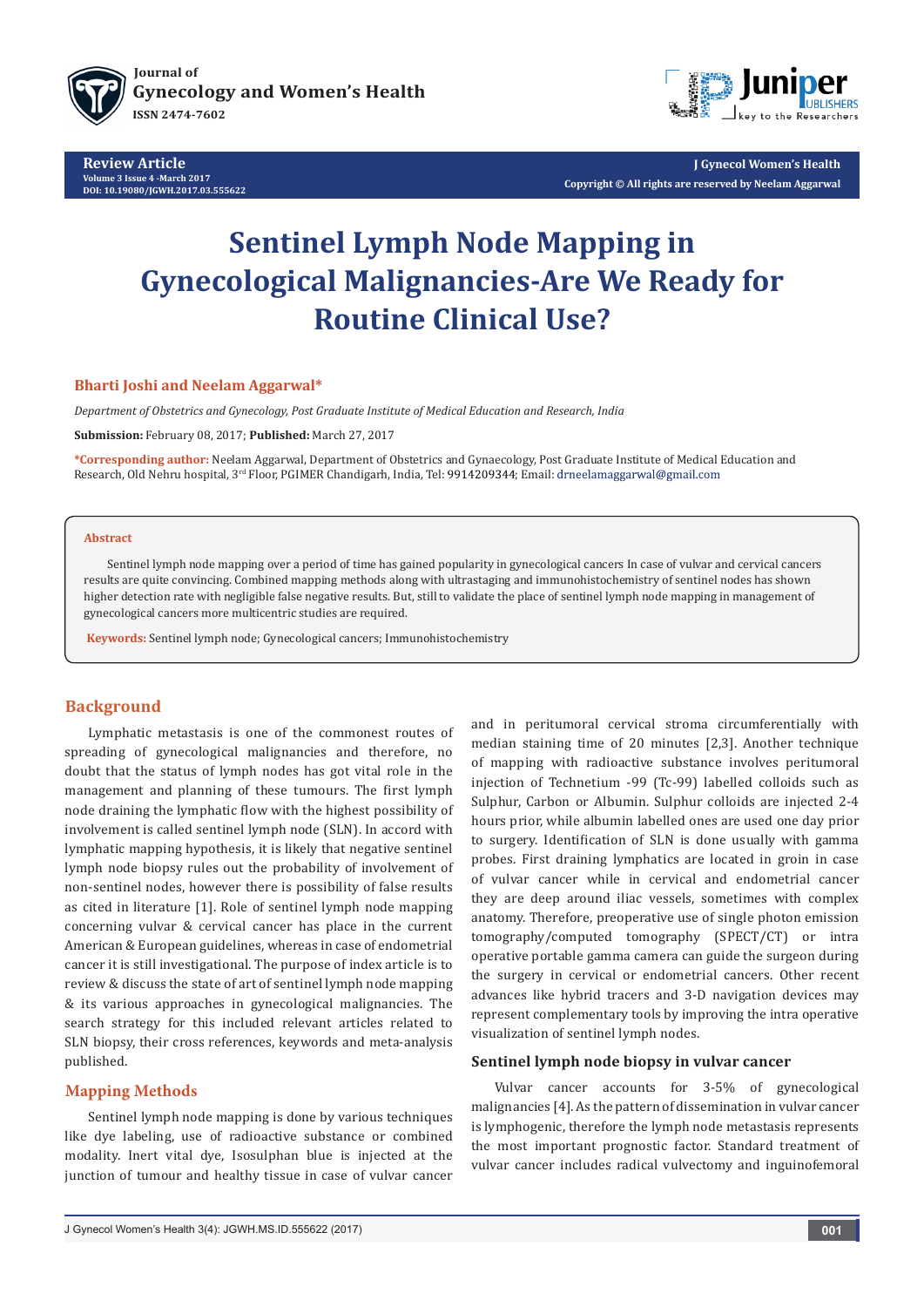lymphadenectomy, however only a third of patients in early stage will have lymph node involvement. So a standard protocol of elective inguinofemoral lymphadenectomy in patients with early stages may not benefit all, but risking significant morbidity in terms of wound infection and breakdown, lymphedema and cellulitis [5-9]. So, accurate identification of sentinel lymph node in early stage vulvar cancer may potentially spare the patients from common morbidities of the inguinofemoral lymphadenectomy (IFL) but on the other hand unrecognized disease in the lymph nodes may prove fatal. The sentinel lymph node obtained by injecting blue dye or /and using radiolabeled colloid is histologically examined (ultra staging) and also subjected to immunohistochemistry (IHC).

In a meta-analysis of 29 studies (1779 women), SLN detection rate was 68.7% with blue dye, 94% for Tc-99 and highest up to 97.7% with combined mapping method. Pooled sensitivity upto 95% with negative predictive value of 97.9% were seen in studiesusing 99mTc/blue dye, ultrastaging and immuno histochemistry with IFL as reference. No doubt, patients undergoing SLN biopsy experienced less morbidity than thosewho had IFL. So they concluded that sentinel lymph node biopsy with combined mapping method (dye+Tc 99) along with ultra staging and IHC is highly accurate in properly selected patients and they should be followed cautiously [10]. Furthermore omission of IFL where sentinel lymph node is negative may be better understood after the results of on-going multicenter studies (GOG-0270 and GROINSS V11).

#### **Sentinel lymph node biopsy in cervical cancer**

Cervical cancer is the commonest gynecological cancer of the developing countries & like vulvar cancer lymph node metastasis is the most important factor for recurrence and mortality. A number of studies have been carried out in an attempt to investigate the usefulness of SLN biopsy in cervical cancer. Pooled sensitivity of 80% with methylene blue and up to 92% with Tc-99 has been reported in literature. Detection rate of up to 97% has been found with combined methods [11,12]. A study by Roca et al has shown very high negative predictive of sentinel lymph node biopsy in early stage cervical cancer & strongly recommend the incorporation of this simple technique in the routine clinical use [13]. Some authors has advocated the usefulness of this technique in only cervical tumors of less than 2 cm with common histological subtypes [14,15]. Sentinel lymph node mapping in selective group of patients combined with accurate intra operative histological assessment could reduce surgical related morbidity in patients of early stage cervical cancer [16-18].

#### **Sentinel lymph node biopsy in endometrial cancer**

Increased rate of complications because of extensive lymph node dissection to stage patient's disease inendometrial cancer has led to concept of sentinel lymph node mapping. Out of described mapping techniques, hysteroscopic injection has

shown good results in endometrial cancers. Because of technique difficulties to assess the injection area due to the complexity of lymphatic drainage in endometrial cancer limited studies of sentinel lymph node mapping are available.

#### **Conclusion**

No doubt, over a period of few years multiple studies on sentinel lymph node mapping has shown promising results, still there are few aspects that needs to be emphasized .Incorporation of new technical modalities to improve detection rate, ultra staging along with immunohistochemistry of sentinel nodes and innovative management approaches need to be developed .Furthermore prospective multicentric studies are required to validate the place of sentinel lymph node mapping in management of gynecological cancers.

#### **References**

- 1. [Selman TJ, Luesley DM, Acheson N, Khan KS, Mann CH \(2005\) A](https://www.ncbi.nlm.nih.gov/pubmed/16081147)  [systematic review of the accuracy of diagnostic tests for inguinal lymph](https://www.ncbi.nlm.nih.gov/pubmed/16081147)  [node status in vulvar cancer. Gynecol Oncol 99\(1\): 206-214.](https://www.ncbi.nlm.nih.gov/pubmed/16081147)
- 2. [Kell MR, Kerin MJ \(2004\) Sentinel lymph node biopsy. The BMJ 328:](http://www.bmj.com/content/328/7452/1330/rapid-responses)  [1330.](http://www.bmj.com/content/328/7452/1330/rapid-responses)
- 3. [Marnitz S, Köhler C, Bongardt S, Braig U, Hertel H, et al. \(2006\)](https://www.ncbi.nlm.nih.gov/pubmed/16600355)  [Topographic distribution of sentinel lymph nodes in patients with](https://www.ncbi.nlm.nih.gov/pubmed/16600355)  [cervical cancer. Gynecol Oncol 103: 35-44.](https://www.ncbi.nlm.nih.gov/pubmed/16600355)
- 4. Berek JS, Hacker NF (2005) Practical Gynecologic Oncology. (4<sup>th</sup> edn), Williams & Wilkins, Philadelphia, USA, pp. 585-602.
- 5. [Beesley V, Janda M, Eakin E, Obermair A, Battistutta D \(2007\)](https://www.ncbi.nlm.nih.gov/pubmed/17474128)  [Lymphedema after gynecological cancer treatment: prevalence,](https://www.ncbi.nlm.nih.gov/pubmed/17474128)  [correlates, and supportive care needs. Cancer 109\(12\): 2607-2614.](https://www.ncbi.nlm.nih.gov/pubmed/17474128)
- 6. De Hullu JA, Van Der Avoort IA, Oonk MH, van der Zee AG (2006) Management of vulvar cancers. Eur J Surg Oncol 32: 825-831.
- 7. [Gould N, Kamelle S, Tillmanns T, Scribner D, Gold M, et al. \(2001\)](https://www.ncbi.nlm.nih.gov/pubmed/11531288)  [Predictors of complications after inguinal lymphadenectomy. Gynecol](https://www.ncbi.nlm.nih.gov/pubmed/11531288)  [Oncol 82\(2\): 329-332.](https://www.ncbi.nlm.nih.gov/pubmed/11531288)
- 8. Pereira de Godoy BN, Braile DM, de Fatima Godoy M, Longo J (2002) Quality of life and peripheral lymphoedema. Lymphology 35: 72-75.
- 9. [Van der Zee AG, Oonk MH, de Hullu JA, Ansink AC, Vergote I, et al.](https://www.ncbi.nlm.nih.gov/pubmed/18281661)  [\(2008\) Sentinel node dissection is safe in the treatment of early-stage](https://www.ncbi.nlm.nih.gov/pubmed/18281661)  [vulvar cancer. J Clin Oncol 26\(6\): 884-889.](https://www.ncbi.nlm.nih.gov/pubmed/18281661)
- 10. [Meads C, Sutton AJ, Rosenthal AN, Maysiak S, Kowalska M, et al. \(2014\)](https://www.ncbi.nlm.nih.gov/pubmed/24867697)  [Sentinel lymph node biopsy in vulval cancer: systematic review and](https://www.ncbi.nlm.nih.gov/pubmed/24867697)  [meta-analysis. Br J Cancer 110\(12\): 2837.](https://www.ncbi.nlm.nih.gov/pubmed/24867697)
- 11. [van de Lande J, Torrenga B, Raijmakers PG, Hoekstra OS, van Baal](https://www.ncbi.nlm.nih.gov/pubmedhealth/PMH0025122/)  [MW, et al. \(2007\) Sentinel lymph node detection in early stage uterine](https://www.ncbi.nlm.nih.gov/pubmedhealth/PMH0025122/)  [cervix carcinoma: a systematic review. Gynecol Oncol 106\(3\): 604-613.](https://www.ncbi.nlm.nih.gov/pubmedhealth/PMH0025122/)
- 12. [Rob L, Strnad P, Robova H, Charvat M, Pluta M \(2005\) Study of lymphatic](https://www.ncbi.nlm.nih.gov/pubmed/15961145)  [mapping and sentinel node identification in early stage cervical cancer.](https://www.ncbi.nlm.nih.gov/pubmed/15961145)  [Gynecol Oncol 98\(2\): 281-288.](https://www.ncbi.nlm.nih.gov/pubmed/15961145)
- 13. [Roca I, Caresia AP, Pifarre P, Aguade-Bruix S, Castell-Conesa J, et al.](https://inis.iaea.org/search/search.aspx?orig_q=RN:37000250)  [\(2005\) Usefulness of sentinel lymph node detection in early stages of](https://inis.iaea.org/search/search.aspx?orig_q=RN:37000250)  [cervical cancer. European Journal of Nuclear Medicine and Molecular](https://inis.iaea.org/search/search.aspx?orig_q=RN:37000250)  [Imaging 32\(10\): 1210-1216.](https://inis.iaea.org/search/search.aspx?orig_q=RN:37000250)
- 14. Darlin L, Persson J, Bossmar T (2010) The sentinel nodeconcept in early cervical cancer performswell in tumors smaller than 2 cm. Gynecologic Oncology 117(2): 266-269.